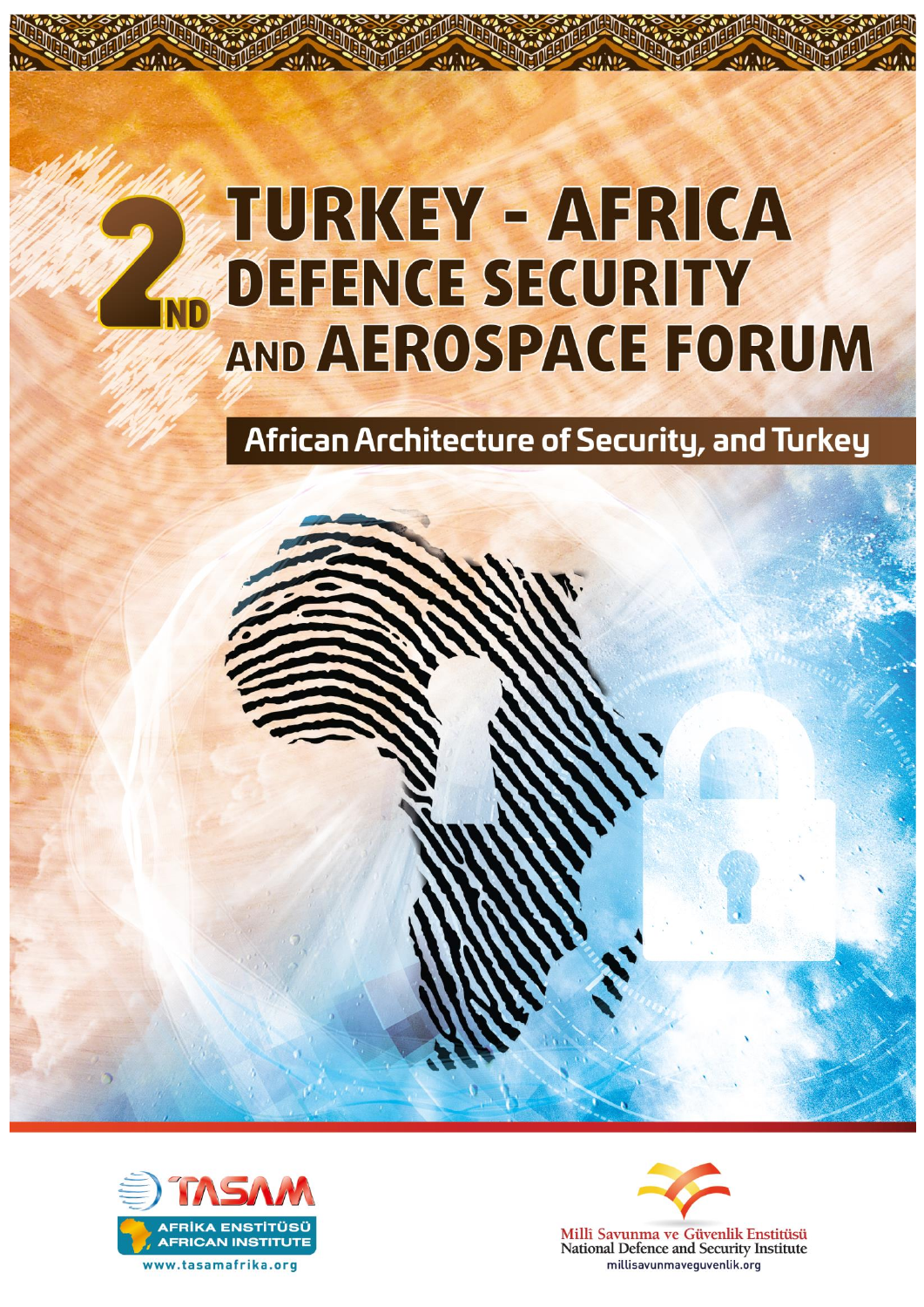

# **STRATEGIC VISION DOCUMENT** (DRAFT) **2 ND TURKEY - AFRICA DEFENCE SECURITY and SPACE FORUM**

## **African Architecture of Security, and Turkey ( 06-08 November 2019, CVK Park Bosphorus Hotel, Istanbul )**

The geopolitical panorama of African countries with their similarities beside their differences has extremely important data regarding the integration of these countries and their potential for conflict. Either intra-Continental or international defence and security strategies; it is a requirement to identify Africa with an approach that does not take advantage of these qualities and considers it primarily a benefit for the Continent.

It is necessary to pay attention to the concerns that international military strategies -based on Africa- are fueling regional security crises in the Continent. That Africa can not strengthen its military capacity as it should, because of the current problems either in defence industry or industry in general; there is a view that they are layying the groundwork to the extreme "interventionist" and new "colonialist" tendencies. It is understood that the "terror" fact will be continued to be used for a long time on the resources and as a means of "the pressure against the systematic manipulation of the competing states". Policies that focus on development and security issues, which are among the main causes of the migration problem, but which emphasize "structural adjustment", can also be considered to have adverse political and economic crises. Socioeconomic transformation is not independent from security; even in science, technology and innovation. For Turkey; it is imperative to develop new strategic projects in the fields of defence, security, information and space research that will be compatible with the future vision of the Continent and contribute to mutual capacity enhancement.

"Turkey - Africa Joint Implementation Plan 2015-2019" based on the relationship of the parties as mutually reinforcing policy initiatives highlighted in the "strategic partnership" comes to the stage within the scope of the relations. It has an importance for Turkey to observe the activities on the Continent and to develop multilateral negotiable reflexes for the countries such as especially China, US and EU. Representatives of defence, security and aerospace sectors and